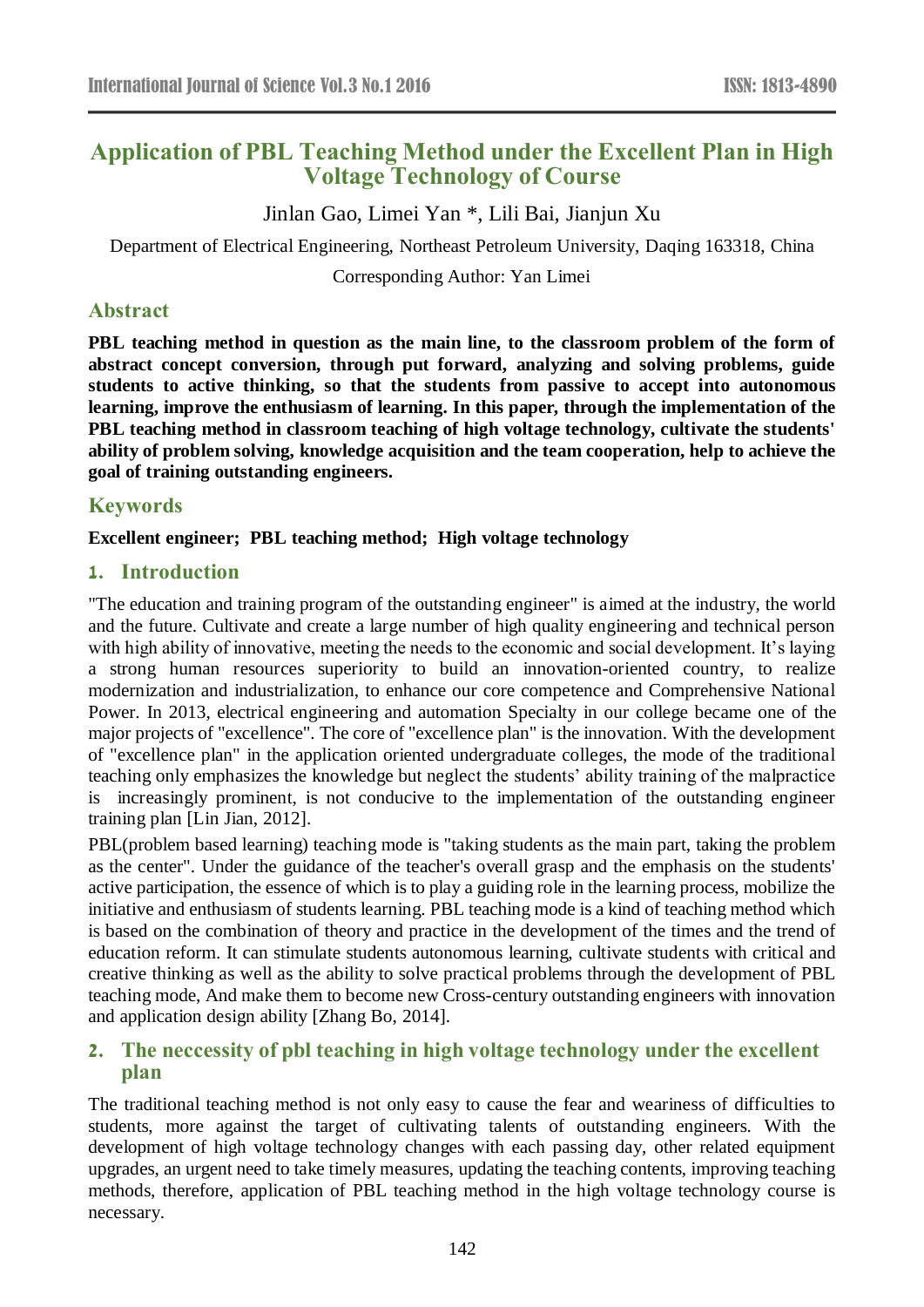#### **2.1 High Voltage Technology PBL Teaching Methods in Line with the Outsanding talent training goals of the plan**

From the goal of "excellence" and the talents training target, we should pay more attention to the Specialized course education based on high voltage technology. In the course of using PBL teaching method can improve the students' thinking and innovation ability, every participant needs use their creativity and initiative ability actively, learning scientific knowledge behind the superficial problem, and acquiring the ability of autonomous learning. To cultivate one who has international competitive talent, to adapt to the needs of economic and social development, to realize the talents training goal of outstanding engineers.

#### **2.2 High Voltage Technology PBL Teaching Methods Can Stimulate Students' Interest in Learning and Enhance Learning Motivation**

PBL teaching method use the problem as the main line, combining the abstract concept of "high voltage technology"course with problem introduced, analyzed and solved, so that the students can learning autonomous but not from passive to accept[Xie Ying, 2014]. One hand, this accords with the students' cognitive structure, on the other hand also reflected that the student as the main part, teachers as the leading advanced education concept, can play an utmost role in mobilizing students' learning interest.

#### **2.3 High Voltage Teaching Methods Mode Can Cultivate Students' Participate Spirit and Team Awareness**

Under PBL teaching mode, students participate in class discussion, design and evaluation in the form of group, they have a clear understanding of the learning objectives, in the long term, the students will be able to improve the sense of participation and the sense of identity. Students are no longer fight a lone battle, then to cultivate their sense of teamwork, build up their confidence in the course of high voltage technology.

# **3. The implementation of pbl teaching method in high voltage technology**

### **3.1 Set the Task before Class and Build Problems**

The main characteristic of PBL teaching method is the problem as the core, in order to develop the teaching method around the problems. Therefore, in order to design the question carefully. The issues are designed should be multi-angle, multi-mode and multi-level. The high voltage technology curriculum group of teachers study the characteristics of each course, concise a series questions according to the foundation, widen a spiral upward trend with innovative learning rules, set learning goals, at the beginning of the new section, design universally problem, let the students understand the teaching content chapter from the question, then the designing problem must have a certain difficulty gradient, so that students can enjoy some fun from the process of solving the problems, so as to achieve the purpose of stimulating students learning enthusiasm. At the same time, the teacher will combine their own scientific research projects, new knowledge and new technology with the teaching case, in order to enrich the students' vision, to achieve the best learning effect.

#### **3.2 Classroom Teaching implementation**

In the first class, the whole student will be divided into 6 groups freely, 5 person in group, according to their interest and hobby. To require students to work as a team to complete the classroom problems and homework, encourage self inquiry, stimulate and support students' initiative thinking, enable students to discuss and exchange their thoughts in the process of exploration and research.

The question will be introduced by teachers first at the beginning of each class, then answered by each student in the group, at last the teacher will give a explanation in-depth, which beg the teaching key and difficult points of this lesson, so as to complete the teaching purpose of this class. During the class, teachers guide the students to think and explore, to find and master the relevant conclusions through the principle and the relevant examples. Taking the measurement method of insulation resistance as an example: firstly, the definition of insulation resistance is put forward? Let the students think about the answer, which leads to explain the principle of the measurement circuit; second, put forward how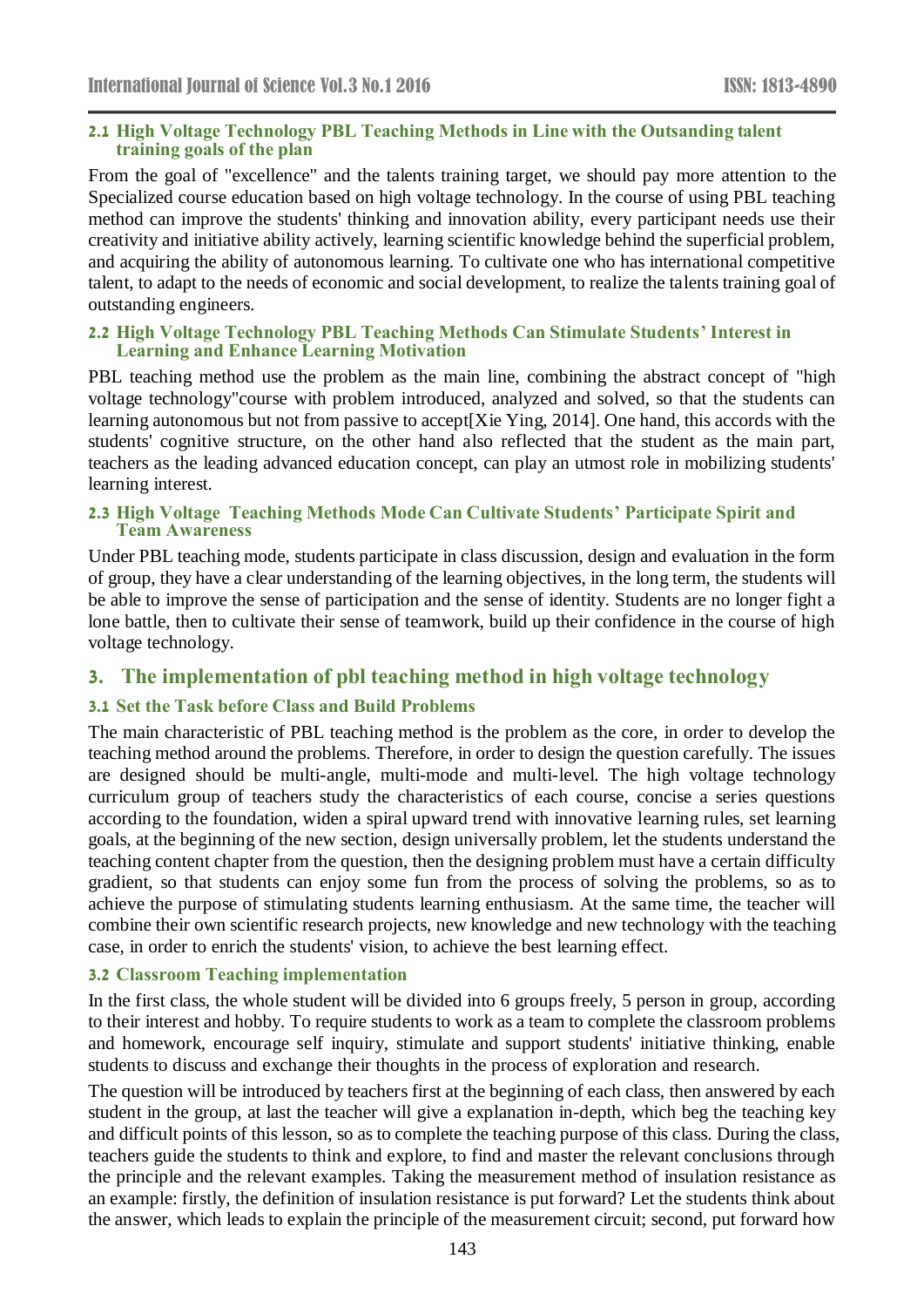to prevent the measurement error problem, the method of solving the problem by the students. Another example: in explaining restrictions of corona discharge, first proposed what is the corona? The phenomenon of corona discharge in 1000kV UHV transmission project is introduced by the picture (Figure 1).



Figure 1. corona discharge in 1000kV UHV transmission project

Not only, in a semester of study, students can access through the network about the latest, domestic and international academic trends of this course, and carry out more than 3 lectures. Each lecture about 20 minutes, each student can deliver a speech, the student would be a teacher, the teacher as a student, each "student" can issue a question. After practice, students are very interested in the academic dynamics of teachers, and they are active to reading materials, to publish a speech without a push, subject to the unanimous praise of faculty leadership, changing the teaching state ,dull, medicore, of the past, received a good teaching results.

At the end of the course would arrange a outdoor visit practice of high-voltage test transformer substation, combined with the substation equipment, then to sort out and summarize the content of the course one by one , to show students a systematic and intuitive of understanding and awareness, from the produced of high voltage to the test equipment, from the insulated theory to the insulation testing technology, from the power system to voltage protection and so on, linking theory with reality let the students immersive, and open their eyes.

#### **3.3 Independent Learing after School**

Due to the less study hours and much content more difficult of "high voltage technology" course , the classroom teaching cannot feed an army. Therefore, we established the "high voltage technology" course teaching website, including the course syllabus, teaching PPT, homework review, experimental instruction, curriculum design guide, exchange of questions, discussion, online testing, questionnaire survey and other columns. Make full use of network teaching resources, online learning, transfer of reference materials, build a good communication platform, for teachers and students, students and students to interact, exchange their minds improving the teaching efficiency, and enhancing the teaching effect.

Teachers can also make full use of students interest such as QQ, WeChat, Fetion, blog and other network resources, communicating with student and stimulating the students' learning interest.

#### **3.4 Final Assessment**

In order to promote the PBL teaching mode, and to realize the target of cultivate excellent engineers we must reform the traditional examination method, carry out the homework, final examination, experiment ability, panel discussion, lecture, etc, system, and increase the proportion of the students' behaviour, like communication, team work spirit, etc., and range the degree from A to E, formate the teachers' assessment of students. For example: according to the student attitude of participating to teaching activities, " involved occasionally, performanced superficial, and the interest is limited" to fail; " contributed a little, had a good learning attitude and a bit interest" to qualified; "involved often, had a deep understanding of the topic and had a correct target of learning" to good; "actively and constructively participate in discussions and answer questions, had a deep understanding, very interested with high enthusiasm" to excellent[Zhang et al., 2013]. Therefore, if students want to get excellent in PBL teaching, they must actively and constructively participate in discussions and answer questions, very interested with high enthusiasm; having excellent communicate skills, can accurately and clearly explain the key points and views; with excellent team spirit.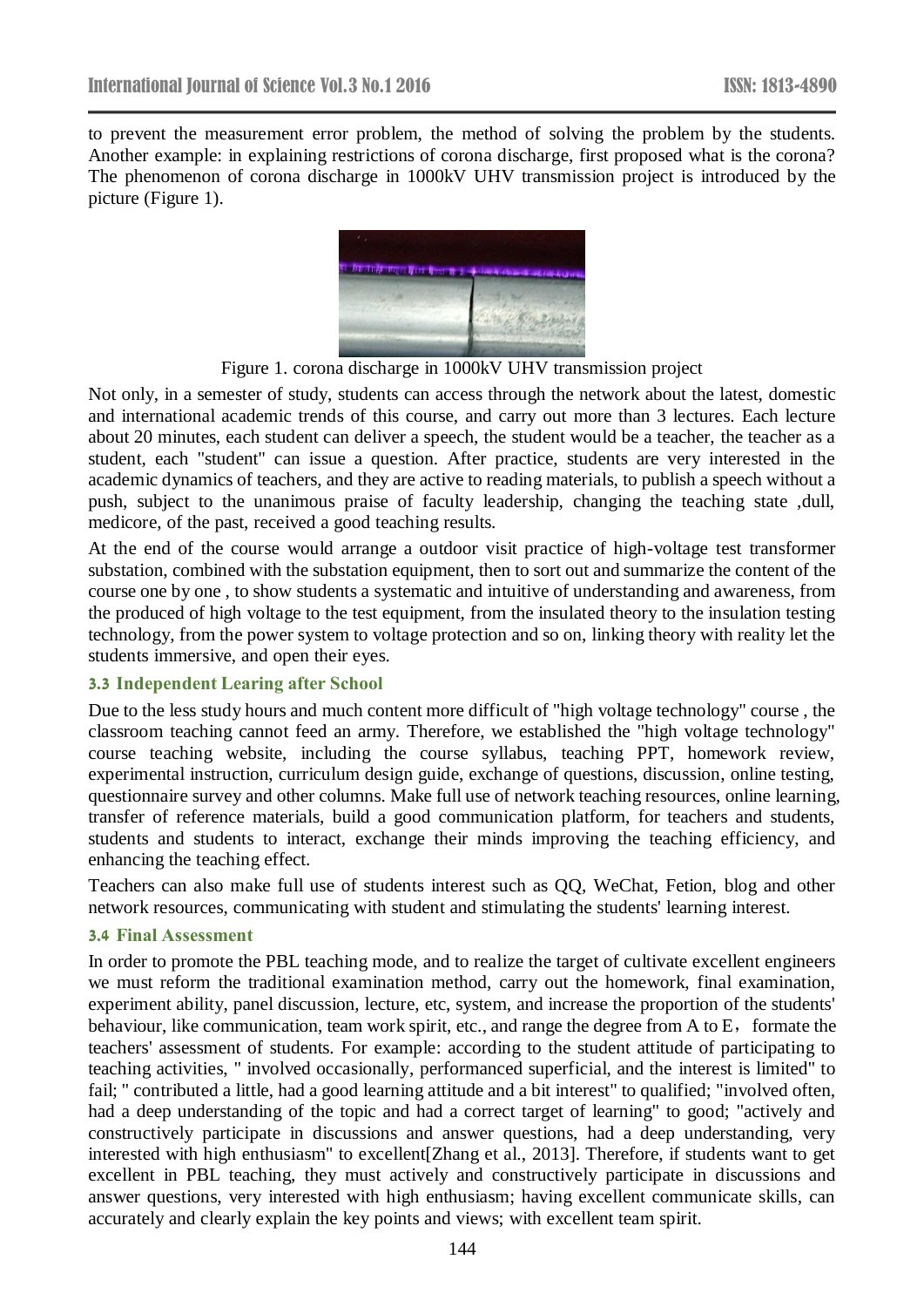# **4. Reflection**

Through the teaching practice, the author found that the PBL teaching method is feasible in the high voltage technology class, also by the student's welcome, but has some problems, is worth us to reflect.

### **4.1 PBL Teaching Mode is More Demanding for Teachers**

Most teachers are accustomed to classroom teaching, practical ability is weak relatively. In the course of PBL teaching, the teacher should be both a expert and a guider[Zhang et al., 2014]. This has a greater demand for teachers' knowledge, professional level and ability of classroom management. Therefore, we need to specify the high teaching level, high teaching and scientific research experienced teacher as the charge of the course, formulate a scientific and reasonable course construction and implementation plan, there are plans to develop the teachers' innovative education ideas and teaching ideas. Teachers use network to communicate with each other or visit the university which successful implementated the PBL teaching mode, organize teaching research meeting and exchange teaching experience regularly, learn from the successful experience, to update and modify the teaching methods, to build a group with knowledgeable, high engineering ability, high teaching level, which is enough to cultivate excellent engineers.

### **4.2 PBL Teaching Mode is More Demanding for Students**

The PBL teaching mode requires students to have self motivation, independent study, and the new construction of knowledge to solve complex problems, and to monitor and reflect the process of solving problems. That put higher requirements to learning ability and autonomy of our students. In the teaching practice, the author finds that many students are accustomed to the "passive" learning, so they have a strong dependence on the learning stage, such as access to information, group discussions and results reporting, the time to prepare previously is greatly exceed the normal classroom learning, the expected teaching effect have a certain gap between objective.

# **5. Conclusion**

"Excellent engineer education and training program" is a new concept of engineering education. In this paper, the implementation of PBL teaching method in high voltage technology, students reflect good, this method not only updated the teacher's educational ideas, innovative teaching mode, and the students learning way from passive to active, to cultivate the students' problem solving ability, knowledge acquisition ability and team cooperation ability, help to achieve the goal of outstanding engineers training. However, the implementation of PBL teaching method is inseparable with students' active cooperation, how to make more students to actively respond to the PBL teaching method, directly related to the implementation of the PBL teaching method. Therefore, teachers need to improve their overall quality continuously, to give full play to the personal charm, to guide students participate in the PBL teaching of high voltage technology actively, so that the PBL teaching method can achieve better teaching results.

# **Acknowledgment**

This work is financially supported by the project of educational science of the twelfth five-year-plan in Heilongjiang Province (GBC1214007).

# **References**

- [1] Lin Jian, 2012 "On outstanding engineers' innovation ability training", Higher engineering education research, No.5, pp 1-17.
- [2] Zhang Bo, 2014, "The PBL learning mode exploration driven by social responsibility--excellence engineers plan and vocational Education teaching reform practice of architects", University Education, pp 67-68.
- [3] Xie Ying, 2014, "Research and practice of 'college English teaching excellence program' PBL teaching method", Xiangyang journal of vocational and technical college,vol.13, No.1, pp 113-116.